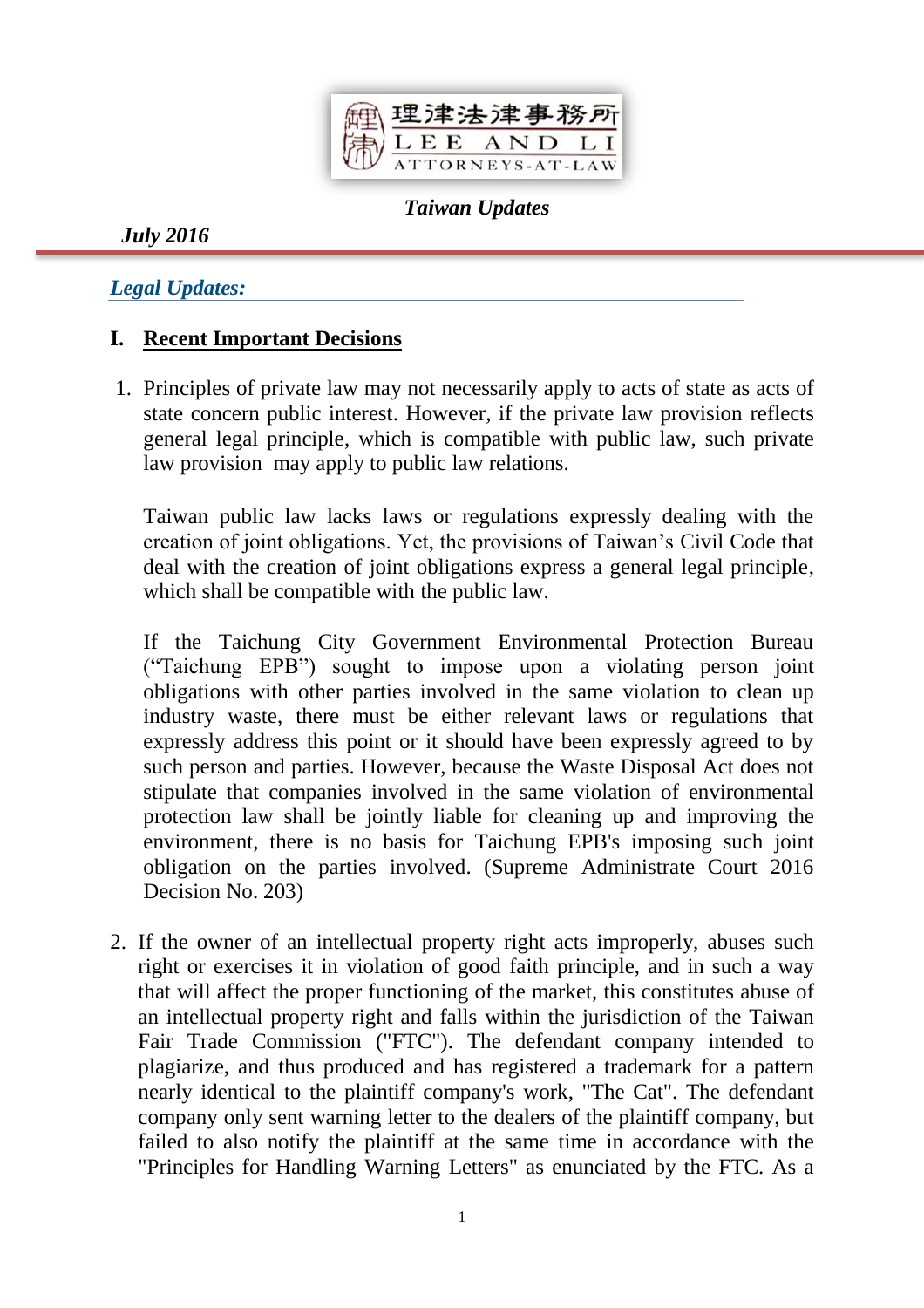result, the plaintiff was unable to immediately explain its side of the story to its trading partners. Typically, if a trading partner received a letter from a third party warning of trademark infringement, such trading partner will often act out of an abundance of caution and, in order to avoid being the subject of legal action, will refuse the transaction with the plaintiff . Such result is predictable according to the empirical rule.

The defendant's conduct to actively engage in cheating affected the proper functioning of the market. Such conduct would not be deemed legal just because the trademark at issue was registered. Thus, the defendant company's conduct violated Articles 19(1) and 24 of the Taiwan's Fair Trade Act that was then in force (the relevant provisions of the current version of this law are Articles 20(1) and 25). (Intellectual Property Court 2015 Civil Case Decision No. 5)

# **II. Company Law**

1. According to Article 210(2) of Taiwan's Company Act, a shareholder or a creditor of a company may request at any time, by submitting evidentiary documents to show its/his/her interests involved and indicating the scope of interested matters, access to inspect and to make copies of the company's Articles of Incorporation, meeting minutes of shareholders meetings, and accounting books and records, as referred to in paragraph 1 of the same Article.

On May 27, 2016, the Ministry of Economic Affairs of Taiwan's Executive Yuan promulgated Interpretive Letter Jing-Shang-Zi No. 10502415500 explaining that a company acts through its board of directors, which is of course composed of directors, and it is not only the chairman but also the director the responsible person of the company limited by shares. Thus, directors may inspect and copy the shareholder's roster. Further, even if the company's Articles of Incorporation and accounting books and records are prepared and kept by outside professional institutions, directors may still inspect and make copies of such documents.

2. The provisions regarding in-kind capital contribution to a closely-held company limited by shares ("Close Companies") are provided in 356-3(3)(iv) of Taiwan's Company Act, which states that "[e]quity capital to be contributed other than cash shall be agreed by all shareholders, and the kinds, amount of such capital contribution and the number of shares allotted to the subscriber by a company shall be explicitly described in its Articles of Incorporation."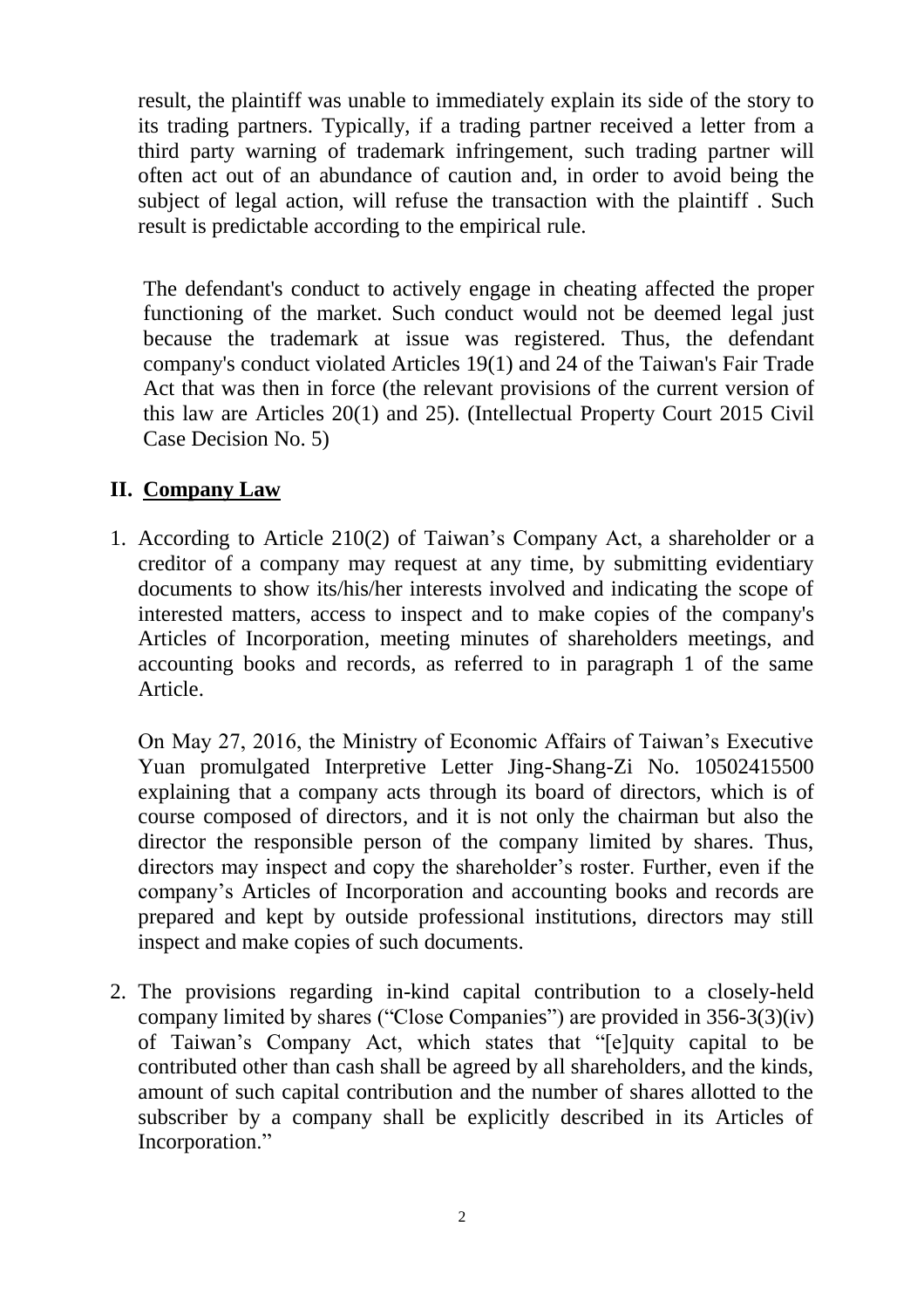On May 30, 2016, the Ministry of Economic Affairs of Taiwan's Executive Yuan promulgated Interpretive Letter Jing-Shang-Zi No. 10502415080, which explains that the aforementioned "all shareholders" includes existing shareholders prior to an increase in capital and the shareholders who contribute in such capital increase at issue. As well, if such Close Company convenes a meeting of equity capital, and the content of the meeting minutes has fully expressed the assent of all shareholders, such meeting minutes may be used as a substitute for the written consent of the shareholders.

### **III.Intellectual Property**

In late May of 2016, the Taiwan Intellectual Property Office released draft amendments to Articles 5 and 6 of the Regulations Governing Submission of Foreign Language Application Documents (the "Regulations").

The Regulations originally stipulated that priority documents and patent gazettes cannot be used to replace foreign language specifications. The reason for this is that priority documents and foreign patent gazettes are of a different nature from foreign language specifications. Yet, in reality, many foreign language specifications are only minor adjustments to priority documents and patent gazettes.

To be in line with international treaties and related national legislation, the new draft amendments abolish the restriction on using priority documents and patent gazettes to replace foreign language specifications, so long as the technical contents of the foreign language specifications and the amendments to the officially filed Chinese specification do not differ substantially from that of the priority documents and patent gazettes.

Further, the draft amendments to Article 11 of the Regulations Governing the Implementation of Filing Patent Applications and Services by Electronic Means are meant to encourage applicants to use electronic filing system to submit patent applications and end the reliance on paper. In the new provision, if applicants send priority documents to the responsible entity through TIPO's electronic filing system, they do not need to additionally send the original priority documents.

#### *Economic Updates:*

#### **Taiwan Manufacturing Steadily Recovers**

In May, the Ministry of Finance of Taiwan's Executive Yuan released customs import and export statistics showing a year over year decrease of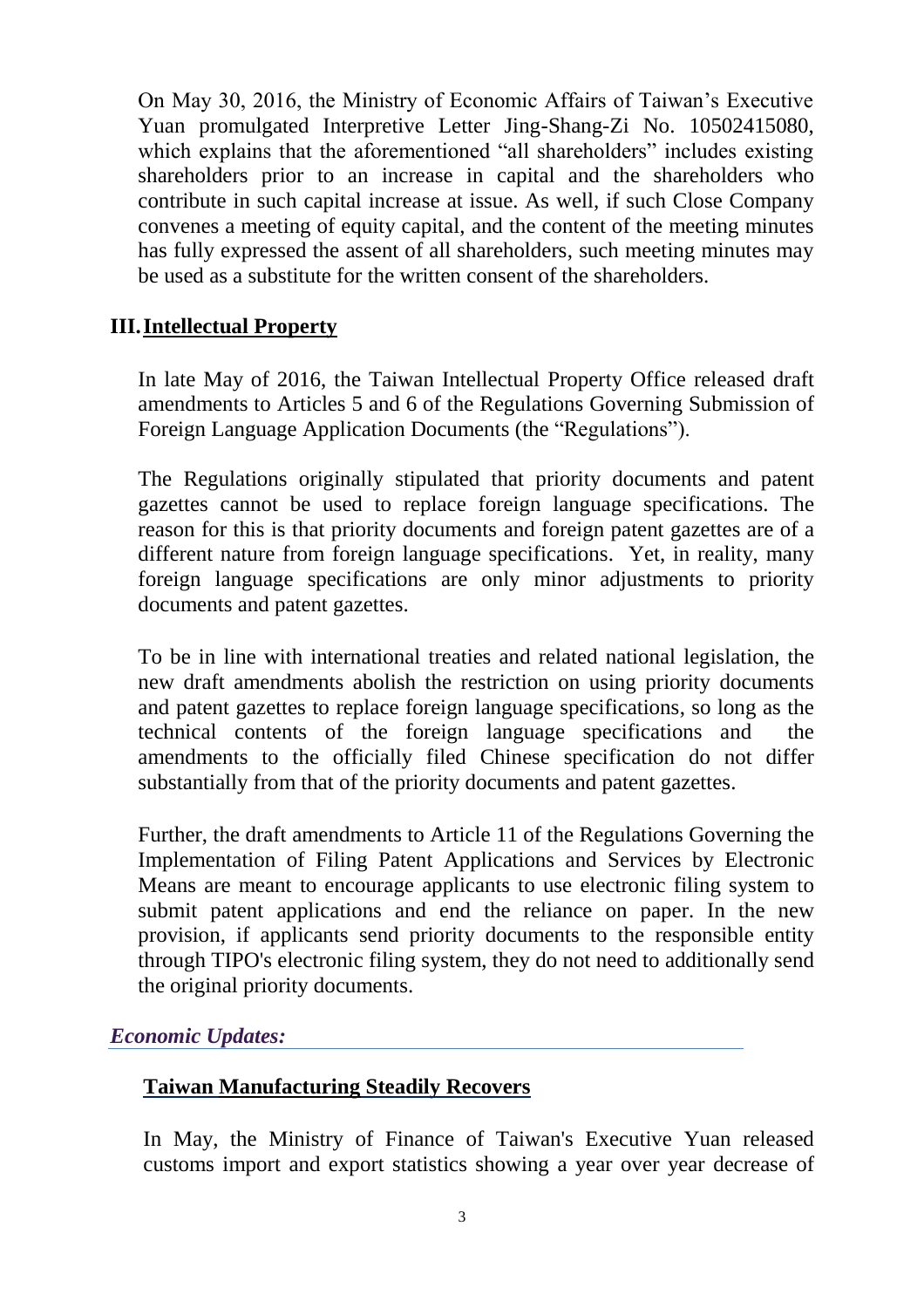9.6% in exports. Global demand has been weak, and the exports of China, Korea, Singapore, and Japan have all declined. In fact, as of April of this year, Singapore's exports have declined for 20 straight months.

However, in May, Taiwan's exports of solar cells increased by 13.7%, while exports of integrated circuits similarly increased by 0.4%, the first positive movement in 12 months. The decline of electronic components also slowed, indicating a rise in demand for semiconductors. The Chung-Hua Institute for Economic Research also released in May its Purchasing Managers Index (PMI) of 54.9%. This figure has expanded steadily for the past three months and is a clear indication of an uptick in Taiwan's manufacturing.

#### **Financial Supervisory Commission Proposes Mezzanine Financing and Angel Investor Projects**

Taiwan's Financial Supervisory Commission ("FSC") chairman, Ding Kehua, after assuming office made two proposals regarding mezzanine financing and angel investors. Mezzanine financing is an intermediary between debt and equity financing. It allows for banks to contract with enterprises for the right to, after a certain fixed period, convert a certain portion of a loan into an equity investment (i.e., subscription loans (capital call)).

With respect to acting as an angel investor, a bank may set aside a certain portion of its after-tax profits for investment into newly established smallscale businesses and in start-up funds.

The Banking Bureau of the FSC has indicated that, according to provisions of the Banking Act, bank investments in non-financial enterprises are limited to 10% of the value of the bank's net assets. The value of the net assets of Taiwan's banks is NT3.3 trillion. Banks have already invested NT\$60.3 billion in non-financial enterprises and can still invest an additional NT\$269.7 billion, which is enough to spur the development of new businesses through mezzanine financing. The FSC plans to continue discussing the above idea with all circles.

#### *Government Updates:*

## **The Legislature has 21 Priority Bills this Session**

The Legislative Coordination Council held by Taiwan's Executive Yuan and the Party Caucus of Taiwan Democratic Progressive Party has decided that this legislative session will give priority to 21 bills, which fall into four main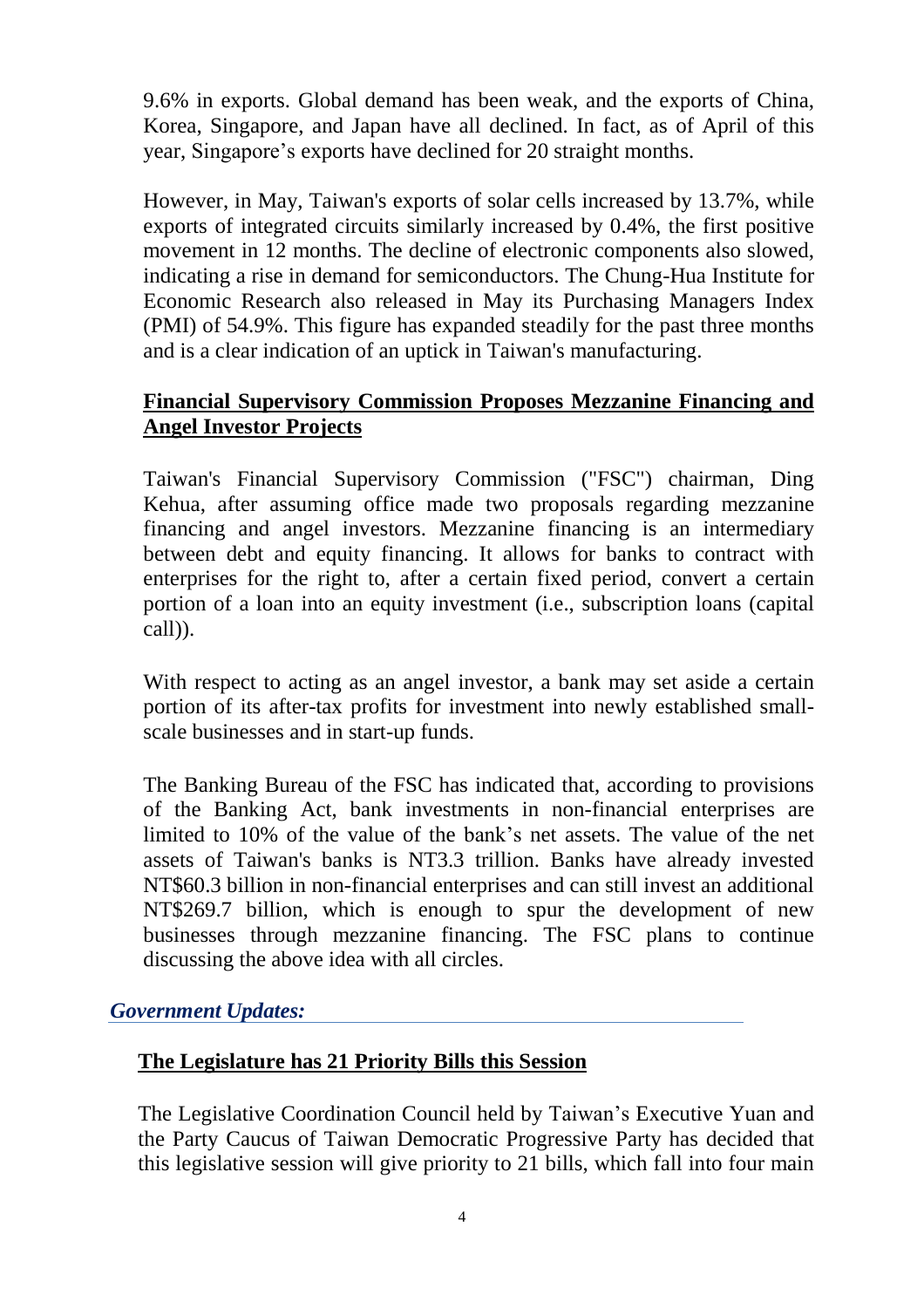categories: economic, social, governmental, and cross straits relations. The economic bills include the Nuclear Free Homeland Bill, Electricity Industry Bill, Anti-Media Monopoly Bill, Agricultural Foundation Bill, and amendments to the Architecture Act and the anti-evasion provisions of the Income Tax Act. The social bills include the Meetings and Processions Bill, Housing Bill, Private School Bill, and the Long-term Care Bill. The political bills include the Public Officials Election and Recall Bill and the Referendum Bill. The cross straits category consists of the Cross Straits Agreement Supervision Bill.

Notably, the Nuclear Free Homeland Bill has set the goal of making Taiwan a nuclear power free zone by 2025. As well, after the Cross Straits Agreement Supervisory Bill becomes law, the Executive Yuan will apply it when dealing with the Cross-Strait Service Trade Agreement and resume, at the right moment, the negotiation on cross-straits trade in goods.

#### **New Government's Southern Drive Policy**

The Ministry of Economic Affairs of the Executive Yuan has indicated in its report that while the Association of Southeast Asian Nations ("ASEAN") represents Taiwan's second largest export market, the bilateral trades between Taiwan and the six South Asian countries have great potential for growth. For this reason, Taiwan's new government will promote a New Southern Policy, which aims to make the six South Asian counties, including India, the focus of Taiwan's offshore development.

The Office of President has established a New Southern Policy Office, which will convene regular inter-departmental meetings, review the implementation of the Southern Policy, and assist with the strengthening of exchanges with Southeast Asian and South Asian countries. The Tourism Bureau of the Ministry of Transportation and Communications also hopes to turn to these two regions to bolster Taiwan's dwindling supply of Chinese tourists. The Ministry of Foreign Affairs indicated in its written report that the key emphasis in the future works for the New Southern Policy include actively participating in regional economic integration and encouraging the ASEAN and South Asian tourists to visit Taiwan. As such, the Ministry of Foreign Affairs will look into the relaxation of its visa policies for Southeast Asian visitors. The Ministry of Education also hopes to increase educational exchanges with these countries.

## *Cultural Updates:*

#### **Hualian County Aboriginal Harvest Festival**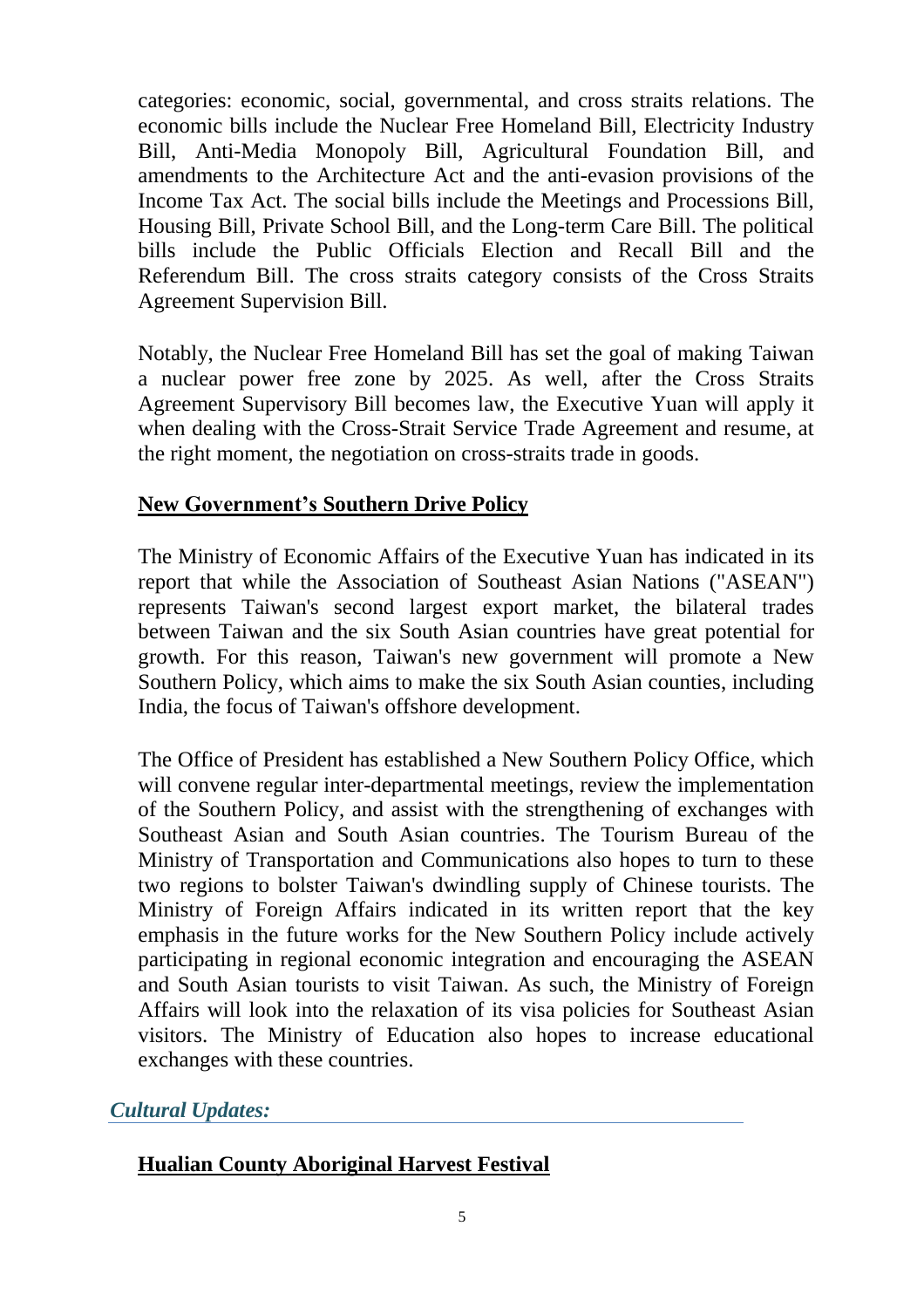The Aboriginal Harvest Festival is a joint effort by the six largest aboriginal tribes of Hualian County, the Amis, Kavalan, Sakizaya, Taroko, Sediq and Bunun. It is meant to be an expression of thanks and celebration of a bountiful harvest. It is a major cultural event in Hualian, and the county government is hoping that this festival can serve as a vehicle to perpetuate this age-old ceremony to future generations, so as to preserve unique aboriginal performances and cultural characteristics.

Hualian County's Aboriginal Harvest Festival is the largest of its kind in Taiwan. In addition to serving as a vehicle for aboriginal spiritual traditions, the festival will also celebrate aboriginal coexistence and harmony with nature. Taking place from July 22 - 24, 2016, the festival will attract many visitors, both domestic and foreign, to Hualian. It promises to be a wonderful showcase of Hualian's natural beauty and the traditional arts of its indigenous people. In anticipation of the event, a large scale dance competition was conducted in April of this year.

#### **Taiwan International Balloon Festival**

The 2016 Taiwan International Balloon Festival will wake place from July 1 to August 7 in Luye Township, Taidong. The theme of this year's festival is hot air balloon animals. There will be balloons in 15 different shapes, including an aquarium themed balloon from the United States, a Noah's Ark balloon, a fox balloon from Thailand, an octopus and a carp from Japan, a kiwi bird from New Zealand, and a rooster from the Netherlands. When the balloons take flight from the Luye plateau they will form the largest ever formation of animal themed balloons. They will be accompanied by a special music and lights show, which visitors may enjoy as they watch these beautiful balloons float across Taiwan's clear blue sky.

*The Taiwan Updates content on Taiwanese law and regulations is meant to provide an overview of the latest legal developments in Taiwan. Due to the generality of this overview, the information contained herein may not be applicable in all situations and should not be acted or relied upon without special legal advice. For more information or advice on specific legal issues, please contact Lee and Li directly. Our contact information is provided below.*